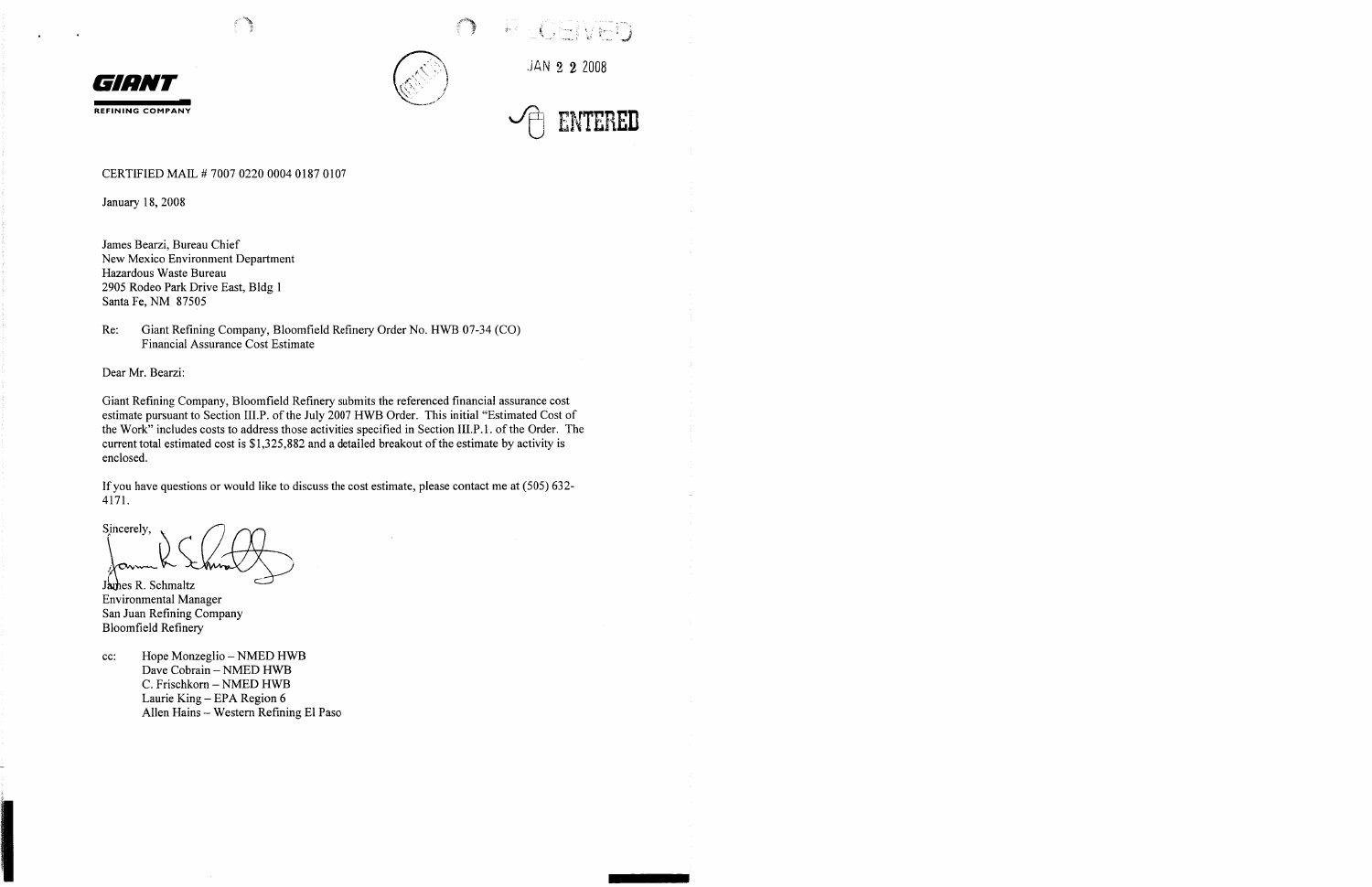#### **GIANT INDUSTRIES, INC. Bloomfield, New Mexico Refinery NMED Order No. HWB 07-34 (CO) -- Financial Assurance Cost Estimate**

**Contractor** 

 $\ddot{\phantom{a}}$ 

 $\bullet$ 

| Waste                                                                                  | <b>NMED</b>        | <b>Soil Borings</b> | <b>Monitor Wells</b> | Total                  | <b>Ground Water</b> | Soil                 | Total                |                 | Total                                 |
|----------------------------------------------------------------------------------------|--------------------|---------------------|----------------------|------------------------|---------------------|----------------------|----------------------|-----------------|---------------------------------------|
| Management<br>Area                                                                     | Order<br>Provision |                     |                      | Investigation<br>Costs | Capital<br>Costs    | Remediation<br>Costs | Remediation<br>Costs | O&M<br>Costs    | Costs                                 |
| Solid Waste Management Units (SWMU's) Investigation, Remediation, & associated reports |                    |                     |                      |                        |                     |                      |                      |                 | 29. 14                                |
| Group 1                                                                                |                    |                     |                      |                        |                     |                      |                      |                 |                                       |
| Interim Status Unit No. 1: North & South                                               |                    |                     |                      |                        |                     |                      |                      |                 |                                       |
| Aeration Lagoons                                                                       | IV.B.6             | 0                   | 0                    | \$0                    | \$0                 | \$35,532             | \$35,532             | \$0             | \$35,532                              |
| Closure Work Plan                                                                      | <b>IV.B.5.</b>     |                     |                      |                        |                     |                      |                      |                 | \$0                                   |
| Invest. Report                                                                         | IV. B.7            |                     |                      |                        |                     |                      |                      |                 | \$0                                   |
| Impracticability Demonstration                                                         | VI.B.1             |                     |                      |                        |                     |                      |                      |                 | \$0                                   |
| <b>Risk Assessment Report</b>                                                          | VI.B.2             |                     |                      |                        |                     |                      |                      |                 | $\overline{30}$                       |
| Corrective Measures Eval. Rpt.                                                         | VI.C.2             |                     |                      |                        |                     |                      |                      |                 | $\overline{50}$                       |
| Corrective Measures Implementation                                                     |                    |                     |                      |                        |                     |                      |                      |                 |                                       |
| Pian                                                                                   | VI.D.2             |                     |                      |                        |                     |                      |                      |                 | \$0                                   |
| Progress Report                                                                        | VI.D.5             |                     |                      |                        |                     |                      |                      | \$0             | $\overline{\mathfrak{s}\mathfrak{o}}$ |
| <b>Remedy Completion Report</b>                                                        | VI.D.6             |                     |                      |                        |                     |                      |                      |                 | \$5,000                               |
| Post-Closure Care Permit Application                                                   |                    |                     |                      |                        |                     |                      |                      |                 | \$20,000                              |
|                                                                                        |                    |                     |                      |                        |                     |                      |                      | Subtotal        | \$60,532                              |
| Group 2                                                                                | niv <i>o</i> renda |                     |                      |                        |                     |                      |                      |                 |                                       |
| SWMU No. 2: Drum Storage Area -                                                        |                    |                     |                      |                        |                     |                      |                      |                 |                                       |
| North Bone Yard                                                                        | IV.B.6             | 8                   | 1                    | \$15,500               | \$0                 | \$0                  | \$0                  | \$0             | \$15,500                              |
| SWMU No. 8: Inactive Landfill                                                          | IV.B.6             | 12                  | $\blacktriangleleft$ | \$21,500               | \$0                 | \$0                  | \$0                  | \$0             | \$21,500                              |
| SWMU No. 9: Landfill Pond                                                              | IV.B.6             | 0                   | 0                    | \$0                    | $\overline{30}$     | $\overline{50}$      | $\overline{30}$      | $\overline{30}$ | \$0                                   |
| SWMU No. 11: Spray Irrigation Area                                                     | IV.B.6             | 0                   | 0                    | $\overline{\$0}$       | $\overline{50}$     | $\overline{30}$      | $\overline{30}$      | $\overline{50}$ | $\overline{50}$                       |
| SWMU No. 18: Warehouse Yard                                                            | IV.B.6             | 4                   | $\mathbf{1}$         | \$9,500                | \$0                 | \$0                  | \$0                  | $\overline{50}$ | \$9,500                               |
| <b>Invest. Work Plan</b>                                                               | IV.B.4             |                     |                      |                        |                     |                      |                      |                 | $\overline{50}$                       |
| Invest. Report                                                                         | IV. B.7            |                     |                      |                        |                     |                      |                      |                 | \$30,000                              |
|                                                                                        |                    |                     |                      |                        |                     |                      |                      |                 | \$0                                   |
| Impracticability Demonstration                                                         | VI.B.1             |                     |                      |                        |                     |                      |                      |                 | $\overline{50}$                       |
| <b>Risk Assessment Report</b>                                                          | VI.B.2             |                     |                      |                        |                     |                      |                      |                 |                                       |
| Corrective Measures Eval. Rpt.                                                         | <b>VI.C.2</b>      |                     |                      |                        |                     |                      |                      |                 | \$7,500                               |
| Corrective Measures Implementation                                                     |                    |                     |                      |                        |                     |                      |                      |                 | \$5,000                               |
| Plan                                                                                   | VI.D.2             |                     |                      |                        |                     |                      |                      |                 | \$500                                 |
| Progress Report                                                                        | VI.D.5             |                     |                      |                        |                     |                      |                      | \$500           | \$10,000                              |
| Remedy Completion Report                                                               | VI.D.6             |                     |                      |                        |                     |                      |                      | Subtotal        |                                       |
|                                                                                        |                    |                     |                      |                        |                     |                      |                      |                 | \$99,500                              |
| Group <sub>3</sub>                                                                     |                    |                     |                      |                        |                     |                      |                      |                 |                                       |
| SWMU No. 4: Transportation Terminal                                                    |                    |                     |                      |                        |                     |                      |                      | \$0             | \$0                                   |
| Sump                                                                                   | IV.B.6             | 0                   | 0                    | \$0                    | \$0                 | \$0                  | \$0                  |                 |                                       |
|                                                                                        |                    |                     |                      |                        |                     |                      |                      |                 |                                       |
|                                                                                        |                    |                     |                      |                        |                     |                      |                      |                 |                                       |
| SWMU No. 5: Heat Exchanger Bundle                                                      |                    |                     |                      |                        |                     |                      |                      |                 |                                       |
| Cleaning Area & AOC No. 25: Auxiliary                                                  |                    |                     |                      |                        |                     |                      |                      |                 |                                       |
| Warehouse and 90-day Storage Area                                                      | IV.B.6             | 0                   | 0                    | \$0                    | \$0                 | \$0                  | \$0                  | \$0             | \$0                                   |
|                                                                                        |                    |                     |                      |                        |                     |                      |                      |                 |                                       |
|                                                                                        |                    |                     |                      |                        |                     |                      |                      |                 |                                       |
| AOC No. 22: Product Loading Rack &                                                     |                    |                     |                      |                        |                     |                      |                      |                 |                                       |
| Crude Receiving Loading Racks                                                          | IV.B.6             | 0                   | 0                    | \$0                    | \$0                 | \$0                  | \$0                  | \$0             | \$0                                   |
|                                                                                        |                    |                     |                      |                        |                     |                      |                      |                 |                                       |
|                                                                                        |                    |                     |                      |                        |                     |                      |                      |                 |                                       |
| AOC No. 23: Southeast Holding Ponds  IV.B.6                                            |                    | 0                   | 0                    | $rac{$0}{$0}$          | \$0                 | \$0                  | \$0                  | \$0             | \$0                                   |
| AOC No. 24 Tank Areas 41 and 43                                                        | IV.B.6             | $\overline{0}$      | $\overline{0}$       |                        | $\overline{50}$     | $\overline{50}$      | $\overline{30}$      | $\overline{50}$ | $\overline{50}$                       |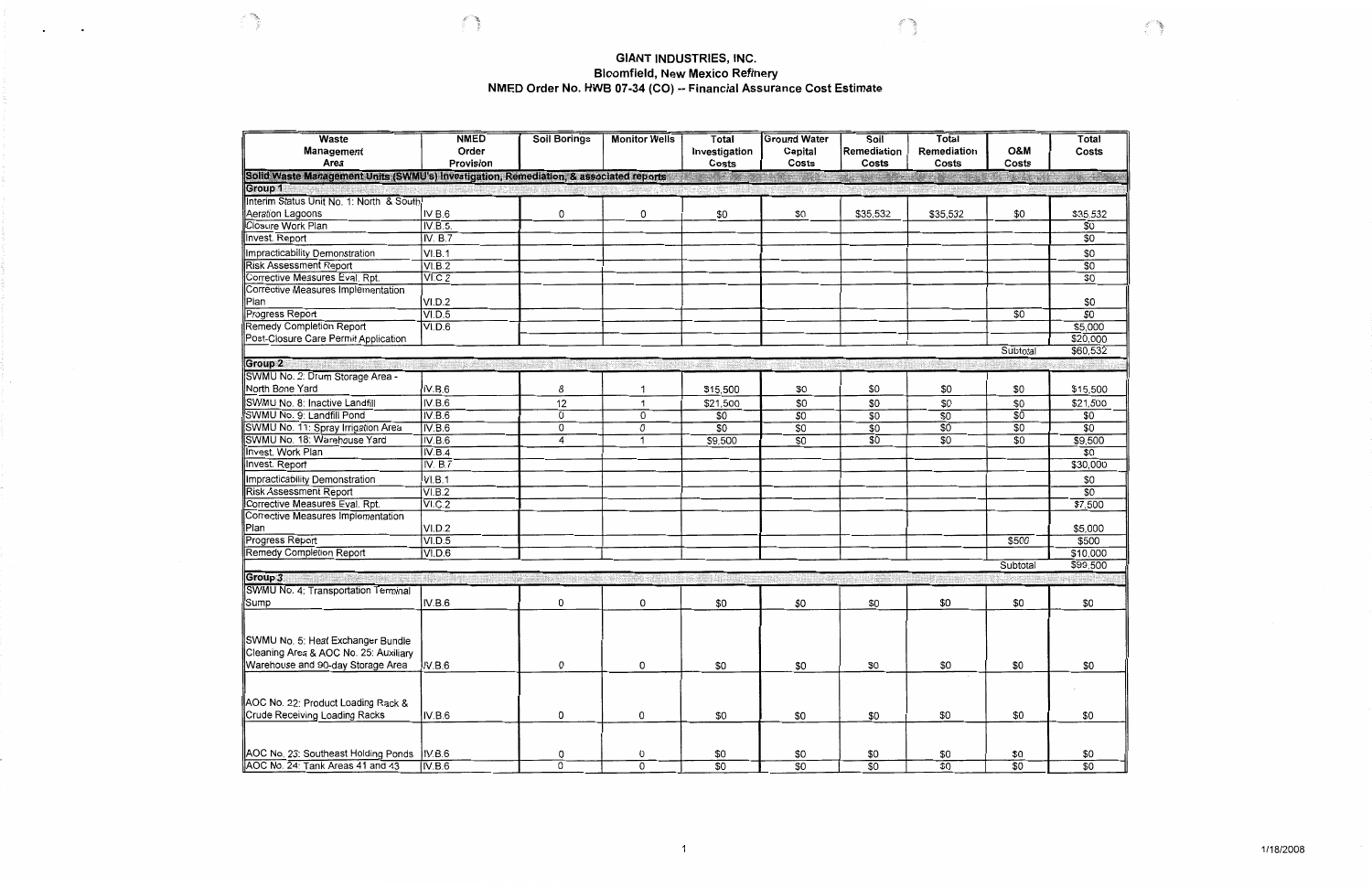# **GIANT INDUSTRIES, INC.** Bloomfield, New Mexico Refinery<br>NMED Order No. HWB 07-34 (CO) -- Financial Assurance Cost Estimate

**C** 

 $\ddot{\phantom{1}}$ 

 $\sum_{i=1}^{n}$ 

| <b>Waste</b>                                                    | <b>NMED</b>    | <b>Soil Borings</b> | <b>Monitor Wells</b>      | Total           | <b>Ground Water</b> | Soil            | Total           |                 | Total                  |
|-----------------------------------------------------------------|----------------|---------------------|---------------------------|-----------------|---------------------|-----------------|-----------------|-----------------|------------------------|
| Management                                                      | Order          |                     |                           | Investigation   | Capital             | Remediation     | Remediation     | <b>O&amp;M</b>  | Costs                  |
| Area                                                            | Provision      |                     |                           | Costs           | Costs               | Costs           | Costs           | Costs           |                        |
|                                                                 |                |                     |                           |                 |                     |                 |                 |                 |                        |
| AOC No. 26: Tank Area 44 and 45                                 | IV.B.6         | 0                   | 0                         | \$0             | \$0                 | \$0             | \$0             | \$0             | \$0                    |
| <b>Invest. Work Plan</b>                                        | IV.B.4         |                     |                           |                 |                     |                 |                 |                 | $\overline{50}$        |
| Invest. Report                                                  | IV. B.7        |                     |                           |                 |                     |                 |                 |                 | $\overline{\$0}$       |
| Impracticability Demonstration                                  | VI.B.1         |                     |                           |                 |                     |                 |                 |                 | \$0                    |
| <b>Risk Assessment Report</b>                                   | VI.B.2         |                     |                           |                 |                     |                 |                 |                 | $\overline{50}$        |
| Corrective Measures Eval. Rpt.                                  | VI.C.2         |                     |                           |                 |                     |                 |                 |                 | $\overline{50}$        |
| Corrective Measures Implementation                              |                |                     |                           |                 |                     |                 |                 |                 |                        |
| Pian                                                            | VI.D.2         |                     |                           |                 |                     |                 |                 |                 | \$0                    |
| Progress Report                                                 | VI.D.5         |                     |                           |                 |                     |                 |                 | \$0             | $\overline{30}$        |
| <b>Remedy Completion Report</b>                                 | VI.D.6         |                     |                           |                 |                     |                 |                 |                 | $\overline{30}$        |
|                                                                 |                |                     |                           |                 |                     |                 |                 | Subtotal        | $\overline{50}$        |
| Group 4                                                         |                |                     |                           |                 |                     |                 |                 |                 |                        |
| <b>SWMU No. 7 Raw Water Ponds</b>                               | IV.B.6         | 0                   | 0                         | $\overline{50}$ | \$0                 | \$0             | $\overline{50}$ | \$0             | \$0                    |
| SWMU No. 10: Fire Training Area                                 | <b>IV.B.6</b>  | $\overline{0}$      | $\overline{0}$            | $\overline{50}$ | $\overline{50}$     | \$0             | $\overline{50}$ | $\overline{30}$ | $\overline{50}$        |
| SWMU No. 16: Active Landfill                                    | IV.B.6         |                     |                           |                 | \$0                 | \$0             | \$0             | \$0             | \$0                    |
| Invest. Work Plan                                               | IV.B.4         | 0                   | 0                         | \$0             |                     |                 |                 |                 | $\overline{30}$        |
| Invest. Report                                                  | <b>IV. B.7</b> |                     |                           |                 |                     |                 |                 |                 | $\overline{30}$        |
|                                                                 |                |                     |                           |                 |                     |                 |                 |                 |                        |
| Impracticability Demonstration                                  | VI.B.1         |                     |                           |                 |                     |                 |                 |                 | \$0                    |
| <b>Risk Assessment Report</b>                                   | VI.B.2         |                     |                           |                 |                     |                 |                 |                 | \$0                    |
| Corrective Measures Eval. Rpt.                                  | VI.C.2         |                     |                           |                 |                     |                 |                 |                 | $\overline{50}$        |
| Corrective Measures Implementation                              |                |                     |                           |                 |                     |                 |                 |                 |                        |
| Plan                                                            | VI.D.2         |                     |                           |                 |                     |                 |                 |                 | \$0<br>$\overline{30}$ |
| Progress Report                                                 | VI.D.5         |                     |                           |                 |                     |                 |                 | \$0             | $\overline{30}$        |
| Remedy Completion Report                                        | VI.D.6         |                     |                           |                 |                     |                 |                 | Subtotal        | $\overline{30}$        |
|                                                                 |                |                     |                           |                 |                     |                 |                 |                 |                        |
| Group 5                                                         |                |                     |                           |                 |                     |                 |                 |                 |                        |
|                                                                 |                |                     |                           |                 |                     |                 |                 |                 |                        |
| SWMU No. 15: Tank Farm Area                                     | IV.B.6         | 0                   | 0                         | \$0             | \$0                 | \$0             | \$0             | \$0             | \$0                    |
| Invest. Work Plan                                               | IV.B.4         |                     |                           |                 |                     |                 |                 |                 | $\overline{50}$        |
| Invest. Report                                                  | <b>IV. B.7</b> |                     |                           |                 |                     |                 |                 |                 | $\overline{50}$        |
|                                                                 |                |                     |                           |                 |                     |                 |                 |                 |                        |
| Impracticability Demonstration                                  | VI.B.1         |                     |                           |                 |                     |                 |                 |                 | \$0<br>$\overline{30}$ |
| <b>Risk Assessment Report</b><br>Corrective Measures Eval. Rpt. | VI.B.2         |                     |                           |                 |                     |                 |                 |                 | $\overline{50}$        |
| Corrective Measures Implementation                              | VI.C.2         |                     |                           |                 |                     |                 |                 |                 |                        |
|                                                                 | VI.D.2         |                     |                           |                 |                     |                 |                 |                 | \$0                    |
| ∣Plan<br>Progress Report                                        | VI.D.5         |                     |                           |                 |                     |                 |                 | \$0             | $\overline{50}$        |
| <b>Remedy Completion Report</b>                                 | VI.D.6         |                     |                           |                 |                     |                 |                 |                 | $\overline{50}$        |
|                                                                 |                |                     |                           |                 |                     |                 |                 | Subtotal        | $\overline{50}$        |
| Group 6                                                         |                |                     |                           |                 |                     |                 |                 |                 |                        |
|                                                                 |                |                     |                           |                 |                     |                 |                 |                 |                        |
|                                                                 |                |                     |                           |                 |                     |                 |                 |                 |                        |
| AOC No. 19: Seep North of MW-45                                 | IV.B.6         | 0                   | 0                         | \$0             | \$0                 | \$0             | \$0             | \$0             | \$0                    |
| AOC No. 20: Seep North of MW-46                                 | IV.B.6         | $\overline{0}$      | $\overline{\mathfrak{o}}$ | $\overline{50}$ | $\overline{30}$     | $\overline{30}$ | \$0             | $\overline{30}$ | $\overline{50}$        |
| AOC No. 21: Seep North of MW-47                                 | IV.B.6         | 0                   | 0                         | \$0             | $\overline{50}$     | $\overline{30}$ | $\overline{30}$ | \$0             | \$0                    |
| Invest. Work Plan                                               | IV.B.4         |                     |                           |                 |                     |                 |                 |                 | $\overline{50}$        |
| Invest. Report                                                  | <b>IV. B.7</b> |                     |                           |                 |                     |                 |                 |                 | $\overline{50}$        |
| Impracticability Demonstration                                  | VI.B.1         |                     |                           |                 |                     |                 |                 |                 | \$0                    |
| <b>Risk Assessment Report</b>                                   | <b>VI.B.2</b>  |                     |                           |                 |                     |                 |                 |                 | $\overline{50}$        |

 $\overline{c}$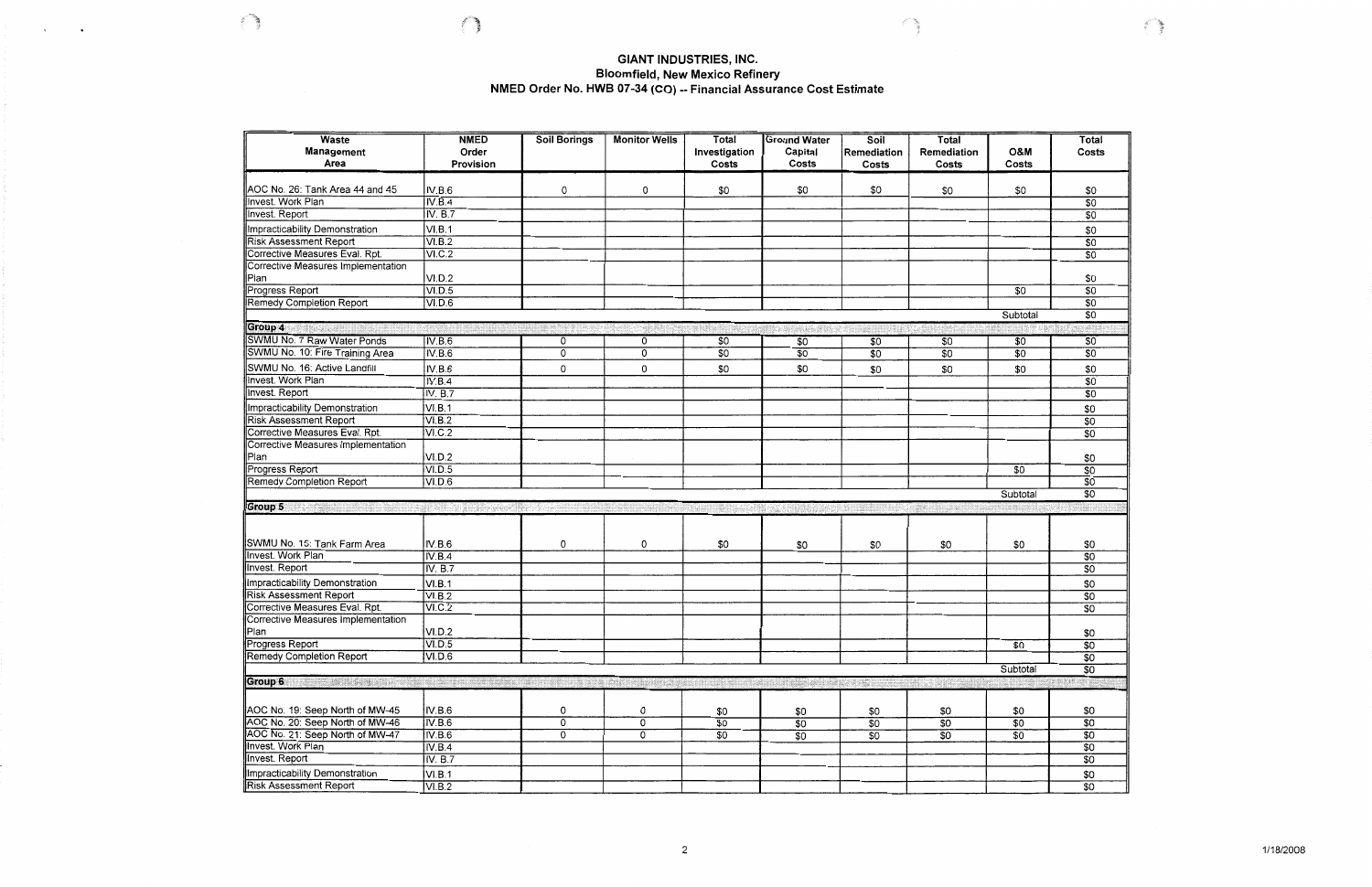## **GIANT INDUSTRIES, INC.** Bloomfield, New Mexico Refinery<br>NMED Order No. HWB 07-34 (CO) -- Financial Assurance Cost Estimate

 $\sim$ 

 $\left( \begin{array}{c} 1 \ 1 \end{array} \right)$ 

| Waste                                                           | <b>NMED</b>          | <b>Soil Borings</b> | <b>Monitor Wells</b> | Total           | <b>Ground Water</b> | Soil            | Total           |                 | Total           |
|-----------------------------------------------------------------|----------------------|---------------------|----------------------|-----------------|---------------------|-----------------|-----------------|-----------------|-----------------|
| Management                                                      | Order                |                     |                      | Investigation   | Capital             | Remediation     | Remediation     | <b>O&amp;M</b>  | Costs           |
| Area                                                            | Provision            |                     |                      | Costs           | Costs               | Costs           | Costs           | Costs           |                 |
| Corrective Measures Eval. Rpt.                                  | VI.C.2               |                     |                      |                 |                     |                 |                 |                 | $\overline{30}$ |
| Corrective Measures Implementation                              |                      |                     |                      |                 |                     |                 |                 |                 |                 |
| Plan                                                            | VI.D.2               |                     |                      |                 |                     |                 |                 |                 | \$0             |
| Progress Report                                                 | VI.D.5               |                     |                      |                 |                     |                 |                 | $\overline{30}$ | $\overline{50}$ |
| <b>Remedy Completion Report</b>                                 | VI.D.6               |                     |                      |                 |                     |                 |                 |                 | $\overline{50}$ |
|                                                                 |                      |                     |                      |                 |                     |                 |                 | Subtotal        | $\overline{50}$ |
| Group 7                                                         |                      |                     |                      |                 |                     |                 |                 |                 |                 |
|                                                                 |                      |                     |                      |                 |                     |                 |                 |                 |                 |
| SWMU No. 17: River Terrace Area                                 | IV.B.6               | 0                   | 0                    | \$0             | \$0                 | \$0             | \$0             | \$0             | \$0             |
| <b>Invest. Work Plan</b>                                        | IV.B.4               |                     |                      |                 |                     |                 |                 |                 | $\overline{50}$ |
| <b>Invest. Report</b>                                           | IV. B.7              |                     |                      |                 |                     |                 |                 |                 | $\overline{30}$ |
| Impracticability Demonstration                                  | VI.B.1               |                     |                      |                 |                     |                 |                 |                 | \$0             |
| <b>Risk Assessment Report</b>                                   | VI.B.2               |                     |                      |                 |                     |                 |                 |                 | $\overline{50}$ |
| Corrective Measures Eval. Rpt.                                  | VI.C.2               |                     |                      |                 |                     |                 |                 |                 | $\overline{50}$ |
| <b>Corrective Measures Implementation</b>                       |                      |                     |                      |                 |                     |                 |                 |                 |                 |
| Plan                                                            | VI.D.2               |                     |                      |                 |                     |                 |                 |                 | \$0             |
| Progress Report                                                 | VI.D.5               |                     |                      |                 |                     |                 |                 | $\overline{30}$ | $\overline{30}$ |
| <b>Remedy Completion Report</b>                                 | VI.D.6               |                     |                      |                 |                     |                 |                 |                 | $\overline{50}$ |
|                                                                 |                      |                     |                      |                 |                     |                 |                 | Subtotal        | $\overline{50}$ |
| Group 8                                                         |                      |                     |                      |                 |                     |                 |                 |                 |                 |
|                                                                 |                      |                     |                      |                 |                     |                 |                 |                 |                 |
| SWMU No. 3: Underground Piping                                  |                      |                     |                      |                 |                     |                 |                 |                 |                 |
| Currently in Use                                                | IV.B.6               | 0                   | 0                    | \$0             | \$0                 | \$0             | \$0             | \$0             | \$0             |
| SWMU No. 6: Abandoned Underground                               |                      |                     |                      |                 |                     |                 |                 |                 |                 |
| Piping                                                          | IV.B.6               | 0                   | 0                    | \$0             | \$0                 | \$0             | \$0             | \$0             | \$0             |
| <b>Invest.</b> Work Plan                                        | IV.B.4               |                     |                      |                 |                     |                 |                 |                 | $\overline{30}$ |
| Invest. Report                                                  | <b>IV. B.7</b>       |                     |                      |                 |                     |                 |                 |                 | $\overline{50}$ |
|                                                                 |                      |                     |                      |                 |                     |                 |                 |                 | \$0             |
| Impracticability Demonstration<br><b>Risk Assessment Report</b> | VI.B.1<br>VI.B.2     |                     |                      |                 |                     |                 |                 |                 | $\overline{50}$ |
| Corrective Measures Eval. Rpt.                                  | VI.C.2               |                     |                      |                 |                     |                 |                 |                 | \$0             |
| Corrective Measures Implementation                              |                      |                     |                      |                 |                     |                 |                 |                 |                 |
| Plan                                                            | VI.D.2               |                     |                      |                 |                     |                 |                 |                 | \$0             |
| Progress Report                                                 | VI.D.5               |                     |                      |                 |                     |                 |                 | $\overline{30}$ | $\overline{50}$ |
| <b>Remedy Completion Report</b>                                 | VI.D.6               |                     |                      |                 |                     |                 |                 |                 | $\overline{50}$ |
|                                                                 |                      |                     |                      |                 |                     |                 |                 | Subtotal        | $\overline{50}$ |
| Group 9<br><b>MARINE BR</b>                                     |                      |                     |                      |                 |                     |                 | STAR NA         |                 |                 |
| SWMU No. 13; Process Area                                       | IV.B.6               | 0                   | 0                    | \$0             | \$0                 | \$0             | \$0             | \$0             | \$0             |
| SWMU No. 14: Tanks 3, 4, and 5                                  | IV.B.6               | $\overline{0}$      | 0                    | $\overline{50}$ | $\overline{30}$     | $\overline{50}$ | $\overline{50}$ | $\overline{30}$ | $\overline{50}$ |
| SWMU No. 12: API Separator                                      | IV.B.6               | $\overline{0}$      | 0                    | \$0             | $\overline{50}$     | $\overline{30}$ | $\overline{50}$ | $\overline{50}$ | $\overline{50}$ |
| Invest. Work Plan                                               | IV.B.4               |                     |                      |                 |                     |                 |                 |                 | $\overline{50}$ |
| Invest. Report                                                  | <b>IV. B.7</b>       |                     |                      |                 |                     |                 |                 |                 | $\overline{50}$ |
| Impracticability Demonstration                                  | VI.B.1               |                     |                      |                 |                     |                 |                 |                 | \$0             |
| <b>Risk Assessment Report</b>                                   | $\overline{V}$ I.B.2 |                     |                      |                 |                     |                 |                 |                 | \$0             |
| Corrective Measures Eval. Rpt.                                  | VI.C.2               |                     |                      |                 |                     |                 |                 |                 | $\overline{50}$ |
| Corrective Measures Implementation                              |                      |                     |                      |                 |                     |                 |                 |                 |                 |
| Pian                                                            | VI.D.2               |                     |                      |                 |                     |                 |                 |                 | \$0             |
| Progress Report                                                 | VI.D.5               |                     |                      |                 |                     |                 |                 | $\overline{30}$ | $\overline{50}$ |
| <b>Remedy Completion Report</b>                                 | VI.D.6               |                     |                      |                 |                     |                 |                 |                 | $\overline{50}$ |
|                                                                 |                      |                     |                      |                 |                     |                 |                 | Subtotal        | $\overline{50}$ |